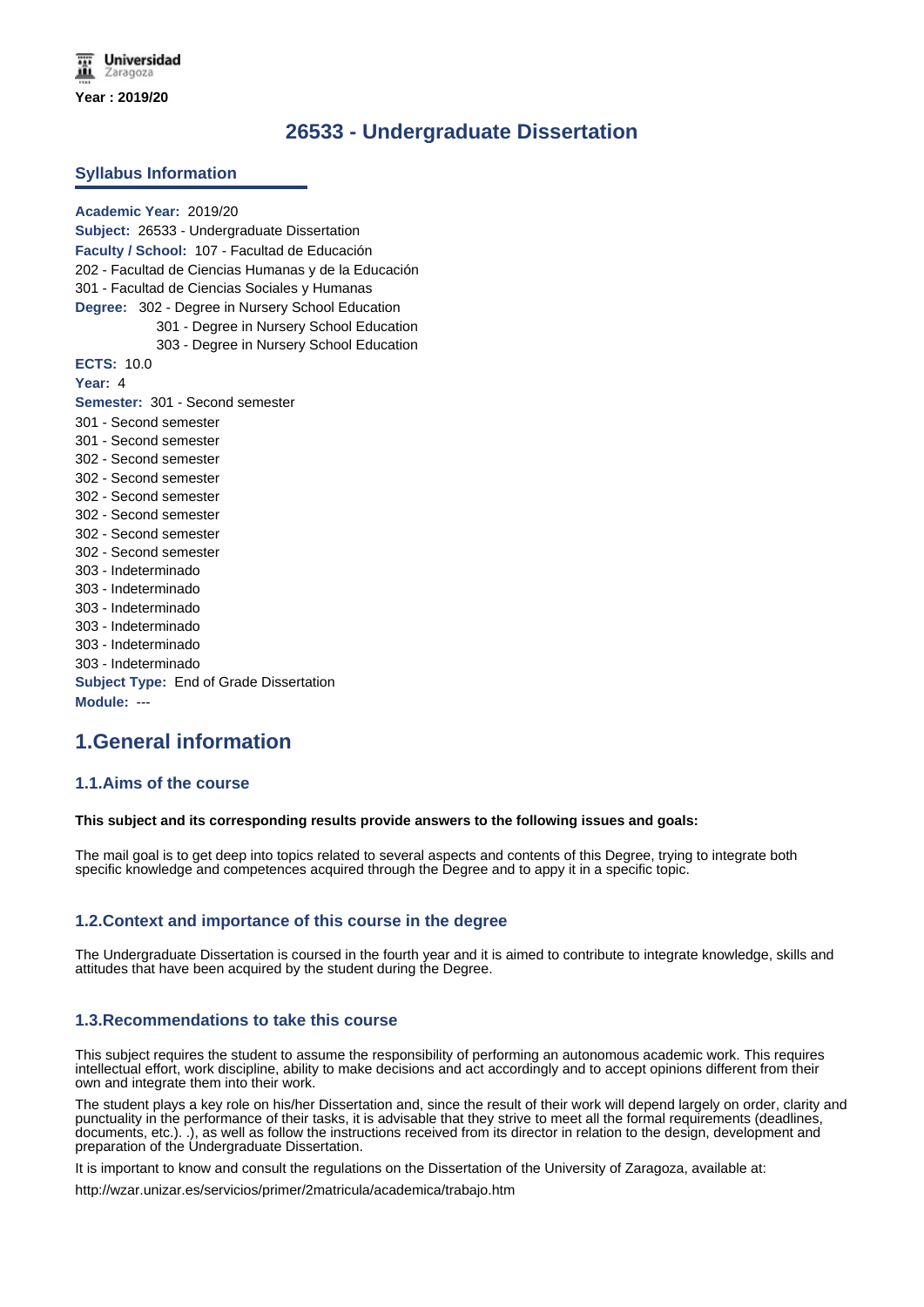and the specific one of the Faculty in which it studies the degree, available in its respective web page.

In addition, the student is recommended to consult the resource GUIDE TOOLS AND GUIDELINES FOR A GOOD TFG.

Online course - through the Virtual Campus of the UZ - which aims to be a guide that provides information and indications on the characteristics and development of the Undergraduate Dissertation to students of the University of Zaragoza. The ultimate goal is to get a reflection about the TFG by the students in order to help them plan and develop their corresponding Dissertation with minimum quality standards. It remains open throughout the academic year and has a permanent consultancy service staffed by librarians from the University of Zaragoza.

Course contents:

Step 1. Know the regulations that govern your Undergraduate Dissertation

http://wzar.unizar.es/servicios/primer/2matricula/academica/trabajo.htm

- Step 2. Choose the theme
- Step 3. Choose your bibliographic reference manager
- Step 4. Plan and find the information
- Step 5. Evaluate the information found
- Step 6. Ethically use information
- Step 7. Write the work

Step 8. Once the work is finished ... (upload it to the repository, copyright, etc.)

How to enroll in the course:

- If you are enrolled in the subject Undergraduate Dissertation, enrollment is automatic.

- If you are not enrolled in the subject Undergraduate Dissertation, contact the library of your center:

http://biblioteca.unizar.es/conocenos/directorio-buz.

# **2.Learning goals**

### **2.1.Competences**

Upon passing the subject, the student will be more competent to ...

Integrate the competences of the different subjects studied in the degree and be able to apply the knowledge to professional practice.

Understanding learning as a global, complex and transcendent fact, being able to reflect critically on educational ideas and practices.

Use and apply Information and Communication Technologies (ICT) to learn, communicate and share knowledge in different contexts.

Organize the continuous training itself and motivate the improvement of the teaching quality.

Investigate about one's professional practice.

Search, manage, process, analyze and communicate information effectively, critically and creatively.

#### **2.2.Learning goals**

The student, to pass this subject, must demonstrate the following results ...

1. Is able to develop an academic work that contains original contributions by applying the knowledge, skills, aptitudes and attitudes acquired throughout the undergraduate studies.

2. Is able to work autonomously and responsibly to achieve the proposed objectives.

3. Is able to critically assess their own work.

4. He is able to present his work, both orally and in writing, and defend it with order, clarity, argumental rigor and linguistic correctness.

### **2.3.Importance of learning goals**

The Undergraduate Dissertation supposes the culmination of the university formation of the teachers, being an opportunity for the integration and adequate use of the knowledge that they have been acquiring throughout their studies. A good use of this subject will provide the student with necessary and important skills not only for the exercise of their profession as an educator, but also to contribute as a citizen to the improvement of society, critically face collective problems and participate in collective debates.

# **3.Assessment (1st and 2nd call)**

### **3.1.Assessment tasks (description of tasks, marking system and assessment criteria)**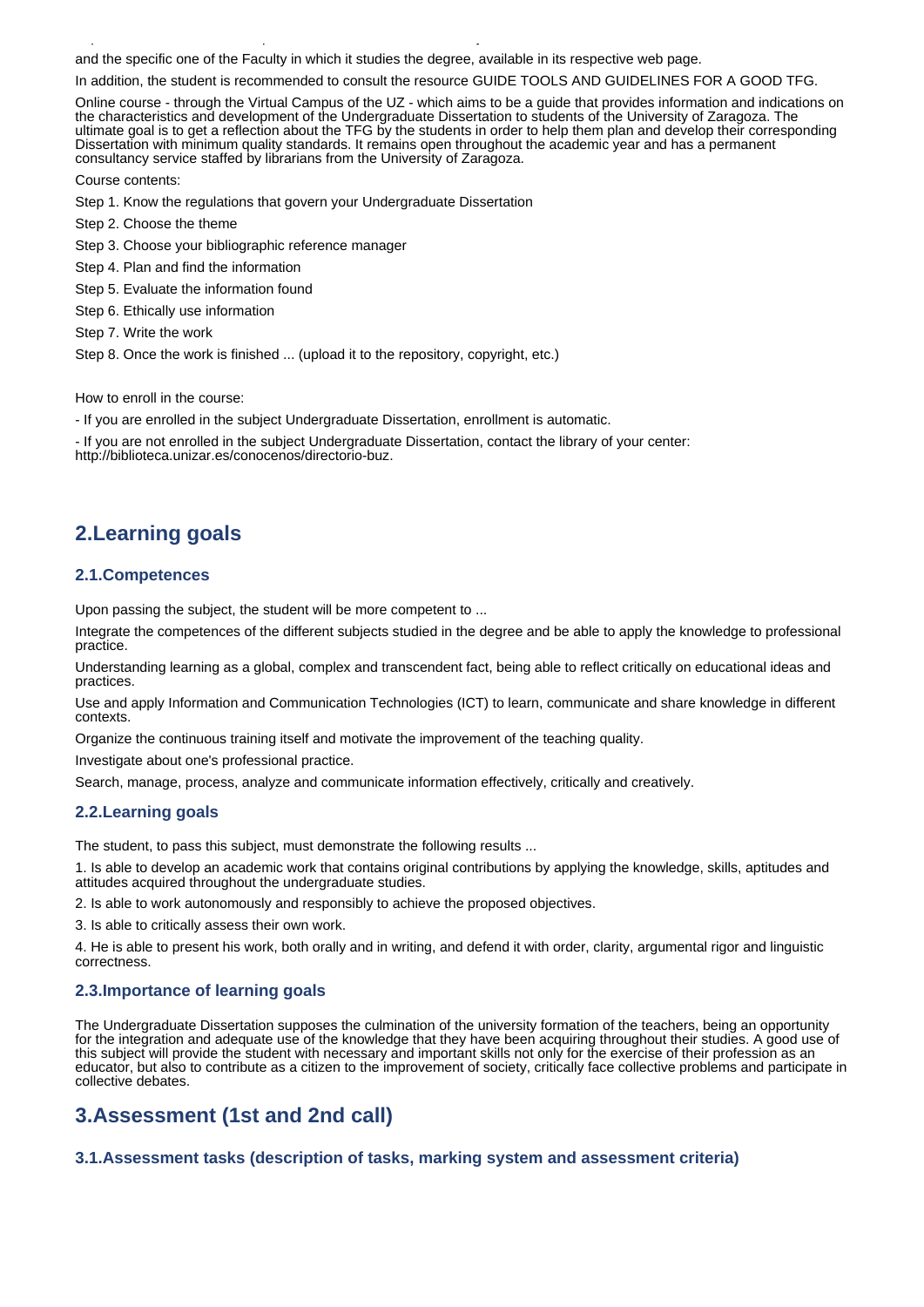### ACTIVITY A. Preparation of a memory

The theme of the Undergraduate Dissertation will be established by mutual agreement between the student and the director.

As a guide, the modalities to which the TFG can respond are indicated:

Of theoretical revision on a specific subject. It can be a study that involves a theoretical analysis of a topic as a basis for its exposition or in-depth argumentation. It is a report on the state of the question, the integration of concepts related to the chosen study object, comparative analysis, historical review, etc.

Of professional intervention. It can be a project of contextualized educational intervention, of design of didactic sequences that incorporate aspects of educational innovation, of elaboration of didactic materials, of critical description of class experiences, etc.

Of empirical inquiry. It can be a qualitative or quantitative analysis of data, obtained by data collection techniques, to answer a previously formulated question or to test a working hypothesis.

In any case, it must be clear that the TFG is not the final memory of the school practices or a practical work or essay related to any of the subjects. In any of the modalities, the works will include sufficient elements of personal creation.

The memory will have an extension between 10,000 and 18,000 words. Exceptionally, the Quality Assurance Committee of each Faculty may authorize a smaller extension if the work is associated with an original educational material of sufficient size.

The report will follow the version of the APA format indicated by each Faculty and will have a general orientation structure that contains:

Cover page. You must show the title of the work and the name of the author, the director and the Faculty. The title should be informative enough to allow the reader to get a first idea about the content.

Index. Pointing epigraphs and subepígrafes.

Summary. It will be a maximum of 200 words and will be followed by a maximum of six keywords that allow the reader to quickly locate its content.

Introduction and justification. Relevance and reasons for choosing the topic, justification in relation to the professional practice of the corresponding degree.

Work development. It will contain the necessary epigraphs for the orderly exhibition of the work according to the modality chosen.

Conclusions and personal assessment. Novel or original aspects, strengths and weaknesses, difficulties encountered, future prospects (continuity, application, improvement).

Bibliographic references.

Annexes.

The assessment of this evaluation activity corresponds to the director of the work and represents 60% of the final grade.

ACTIVITY B. Involvement and participation of the student in the development of the TFG

Each student will be assigned a TFG director who will draw up a work plan and monitor it, assessing the involvement and participation of the student in the fulfillment and development of the same. The evaluation of this evaluation activity accounts for 10% of the final grade.

#### ACTIVITY C. Public defense of memory

"Activity C is subject to decisions on the evaluation model that each of the Centers takes according to the current regulations of the University of Zaragoza.

The TFG will defend itself in public session before a court. This defense will be carried out once the student has passed the rest of the subjects that lead to the obtaining of the official title and within one of the periods established by each center in their respective Regulations, which will be at least two and which will not be able to coincide with the examination periods. In the same academic year the student can only use two of these periods.

To be able to submit to the act of public defense of the TFG is necessary to have obtained a rating of 5 out of 10 in each of activities A and B.

The student will have up to 15 minutes to present their work, being able to use the graphic, audiovisual and computer media they consider appropriate. Then the court may ask the questions it deems appropriate relating to the work exposed and for a maximum time of 15 minutes.

The evaluation of this evaluation activity corresponds to the court and represents 30% of the final score broken down into:

? Assessment of the exposure phase (20% of the final grade)

? Evaluation of the debate phase (10% of the final grade)

Assessment criteria

To evaluate the activities, the following criteria will be taken into account:

ACTIVITY A. Preparation of a memory

1. Adequacy, learning and originality. The suitability of the work to the contents and skills acquired in the degree is valued, as well as the acquisition of new and relevant knowledge and skills as a result of its deepening in the chosen theme, considering also the presence of a greater or lesser degree of personal contribution and originality.

It represents 40% of the memory rating.

2. Foundation and academic rigor. The internal coherence of the work in its totality is valued together with the application made of the chosen methodology and the adequate use of primary or secondary sources and the recognition of other authors and influences where it is pertinent.

It represents 40% of the memory rating.